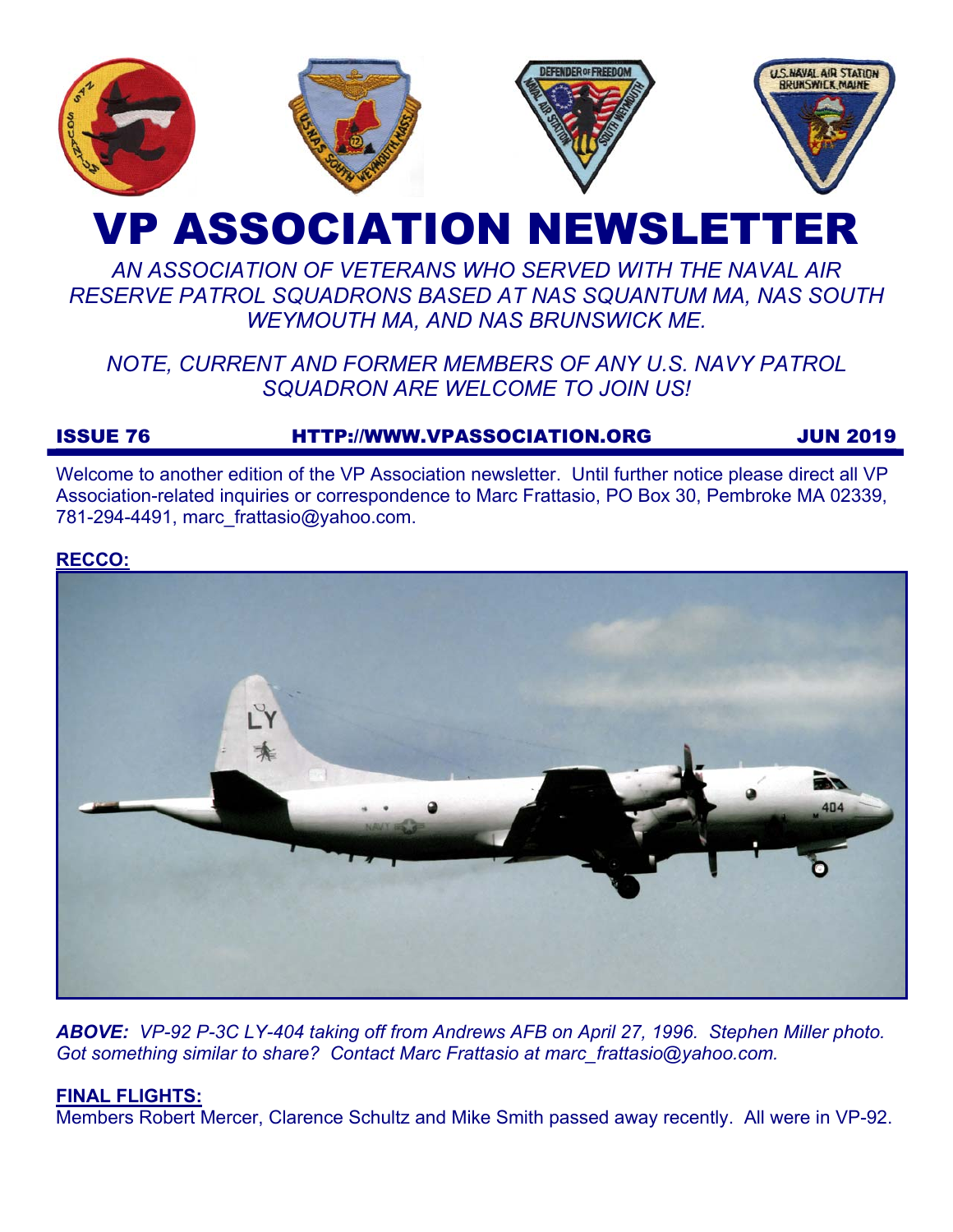#### **THE ADMIN FUND:**

The VP Association has no dues but contributions are welcome to help defray the cost of web site hosting, postage, and other expenses. We'd like to thank Dexter Morrison for his recent generous donation to the admin fund.

#### **SPEAKING OF THE COST OF PRINTING AND MAILING NEWSLETTERS…**

If you have an e-mail address and get your newsletter in the mail please contact George Driscoll at gnddriscoll@gmail.com ASAP so we can send it to you via e-mail. Remember, we do not charge dues and operate on a shoestring thanks to volunteer labor, memorabilia sales, and donations. If you have an e-mail address and get a paper newsletter it would be better for us to send it via e-mail.

#### **LOST CONTACT:**

Be sure to inform George Driscoll at gnddriscoll@gmail.com about home or e-mail address changes.

#### **ANOTHER ADMIRAL IN THE FAMILY:**

Former VP-92 OINC Scott Fuller has been selected for Rear Admiral. He joins squadron alumni Robert Clark and Tom Reck in having been so honored.

#### **TEN SPEED**

John Schwind, AKA "Ten Speed", wants everybody to know that he has finally retired from his civilian career as a realtor. He'd appreciate hearing from any of his old friends from VP-92. You can contact him via e-mail at nzw7z@comcast.net.

#### **NAS SOUTH WEYMOUTH PRESENTATION:**

Your newsletter editor was recently asked to give a presentation on the history of NAS South Weymouth. You can watch it on-line at https://weymouth.tv/. Go to "WETC-8 Recently Added" and then click on "Weymouth Naval Air Station History".

#### **2019 VP ASSOCIATION ANNUAL REUNION:**

We will have this year's annual reunion on Saturday September 21<sup>st</sup> at the Sons of Italy Hall in Weymouth, MA, which is the same place as last year. Everybody seemed to like this venue and the new caterer too, so we are going to use the same caterer and menu. We're going to try to get another guest speaker from the Naval War College to give a presentation on a subject that will be of interest to everybody. Reservations are required and a reservation form is included on the last page of this newsletter. Please note that if you intend to come to the reunion to get your reservations in sooner rather than later. Many people wait until the last few weeks and this creates a heavy workload for Barbara Hanigan, who handles the reservations.

#### **US COULD LOSE A KEY WEAPON FOR TRACKING SUBS (Defense News 5/1):**

A key tool in the U.S. Navy's fight against Russian and Chinese submarines weighs eight pounds, is three feet long and it doesn't even explode. The sonobuoy is an expendable, waterborne sensor that has been air-dropped by the hundreds to detect enemy subs, a go-to capability for America and its allies for decades. The Pentagon wants to buy 204,000 sonobuoys in its fiscal 2020 budget request, a 50 percent spending increase over 2018. But just as the U.S. military needs them most, this critical capability is under threat, and it's got nothing to do with an enemy nation. Without government investment in the market, the Pentagon says it may no longer have a reliable supplier, according to officials who spoke to Defense News.

Like so many systems in the Pentagon's arsenal, America has just one proven supplier. in this case, it is a joint venture between the United States and the UK called ERAPSCO. The Pentagon says ERAPSCO will dissolve by 2024 and that neither side of the partnership — Sparton Corp., of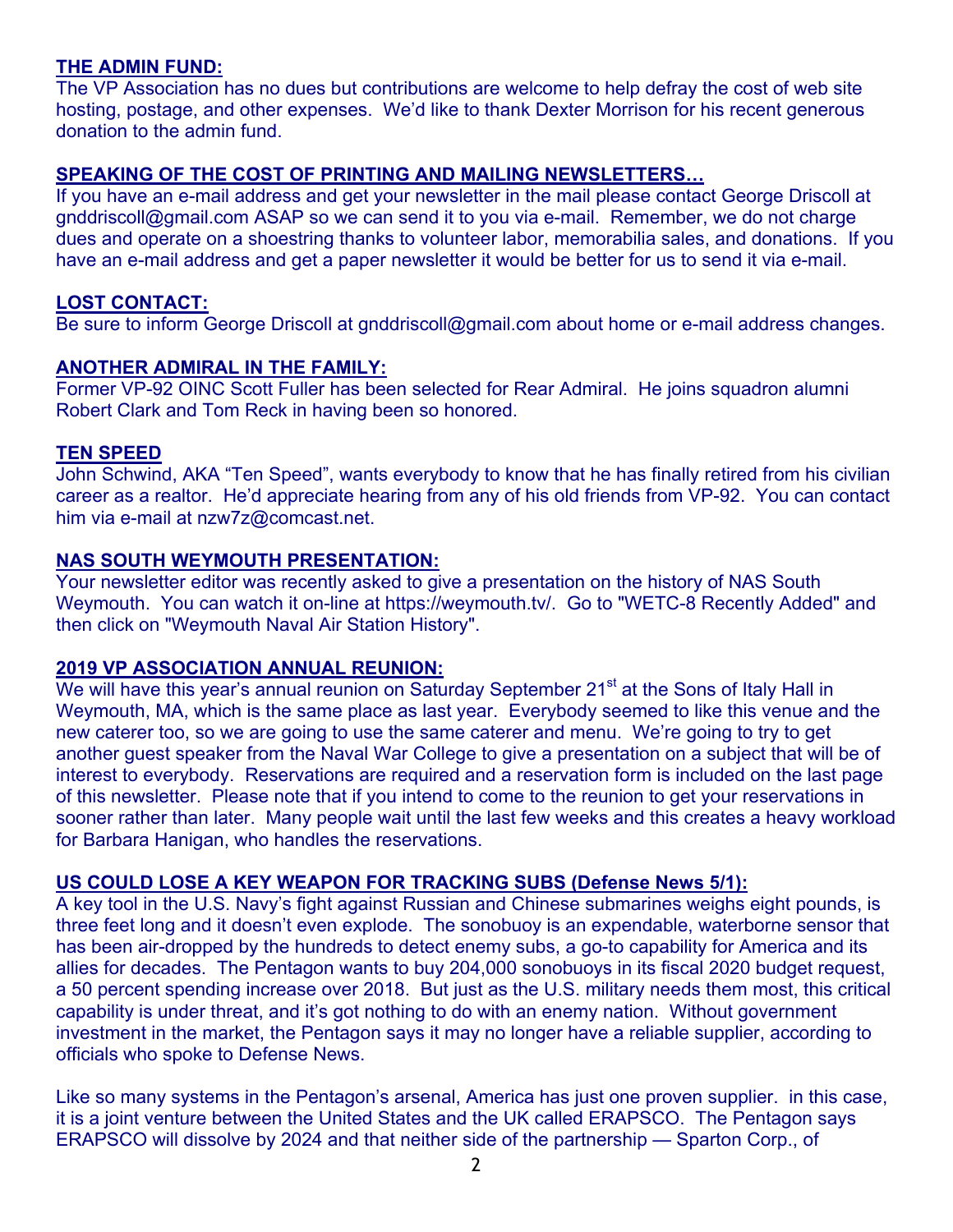Schaumburg, Illinois, and Ultra Electronics, of Middlesex in the U.K. — will be able to make the necessary investments to produce the capability independently. It's an "acknowledged weakness" in the industrial base that required the Pentagon find a solution, said Eric Chewning, a top Pentagon official who was until January the head of the Pentagon's industrial policy office. As a result, U.S. President Donald Trump in March signed a memo invoking the Defense Production Act to declare domestic production for the five types of AN/SSQ sonobuoys "essential to the national defense" and grant the Pentagon authorities to sustain and expand the capability. The Air Force, in anticipation, issued a market research solicitation to find suppliers beyond ERAPSO.

The Pentagon requires "comprehensive individual production lines ... for the five sonobuoy types, but the two companies would "require assistance to establish independent production lines," said DoD spokesman Lt. Col. Mike Andrews. "Due to the significant efforts and expenditures, it is unlikely that either the JV partners (or any other entity) will be independently able to make the necessary investments to develop and produce the required sonobuoy demands by 2024," Andrews said, adding that "DoD intervention into the market is necessary."

A staple of the sub-hunting P-8 maritime surveillance aircraft and the MH-60R Sea Hawk helicopter, multi-static active coherent, or MAC, sonobuoys have a battery life of about eight hours. Because they're tracking submarines that are in constant motion, a sonobuoy dropped in one place may become useless soon after. If a P-8 is hunting blind, its full cache of 120 might get used up in a single mission and abandoned. "It depends on how much area the P-8 needs to search and how quickly the target submarine is moving," said naval analyst Bryan Clark, of the Center for Strategic and Budgetary Assessments. "The search area for the system depends on the detectability of the target submarine. If the P-8 is conducting a barrier search, it may not need to expend that many sonobuoys. If it is tracking a moving, quiet submarine, though, it could use up its entire sonobuoy load and need to come back for reloading."

With Russian and Chinese sub activity on the rise, anti-submarine forces have been unexpectedly busy in recent years, burning through supplies of all kinds of sonobuoys. The Navy's sonobuoy budget climbed from \$174 million in 2018 to \$216 million in 2019 to \$264 million in the 2020 budget request. In 2018, the Pentagon asked Congress for a \$20 million reprogramming for sonobuoys for 6th Fleet, after including \$38 million for sonobuoys on its unfunded priorities list. Analysts agree that sonobuoys will only become more important to the U.S. and its allies as Russia and China's sub technology advances. "With the new generation of quiet submarines being fielded by Russia and China, traditional approaches to [anti-submarine warfare] using our submarines or surface ships are becoming less successful," Clark said. "Our ships and submarines have to get too close to the Russian or Chinese submarine to hear them on passive sonar, and ship and submarine active sonars are relatively short range and expose the transmitting platform to detection."

Russia's subs are the most capable, and Moscow is devoting considerable resources to modernizing them, said Nick Childs, of the International Institute for Strategic Studies. China's subs are "technologically still behind the curve," but the country is investing heavily to become a competitor in underwater capabilities. "Russia's submarine force is likely to remain the most potent and challenging of its naval arms, with continued significant investment, and to the extent that its submarines activities continue, [the Navy will] be demanding such things as sonobuoys," Childs said.

ERAPSCO produces four of the five types of sonobuoys, which the Navy is in negotiates to buy on a four-year contract through 2023. Looking to boost competition, the service has been pushing Sparton and Ultra Electronics to dissolve the partnership and sell sonobuoys independently at the end of this contract. But Sparton disclosed in an annual report last year that "due to the significance of the effort and expenditures required, there can be no assurance that Sparton, or both of the ERAPSCO joint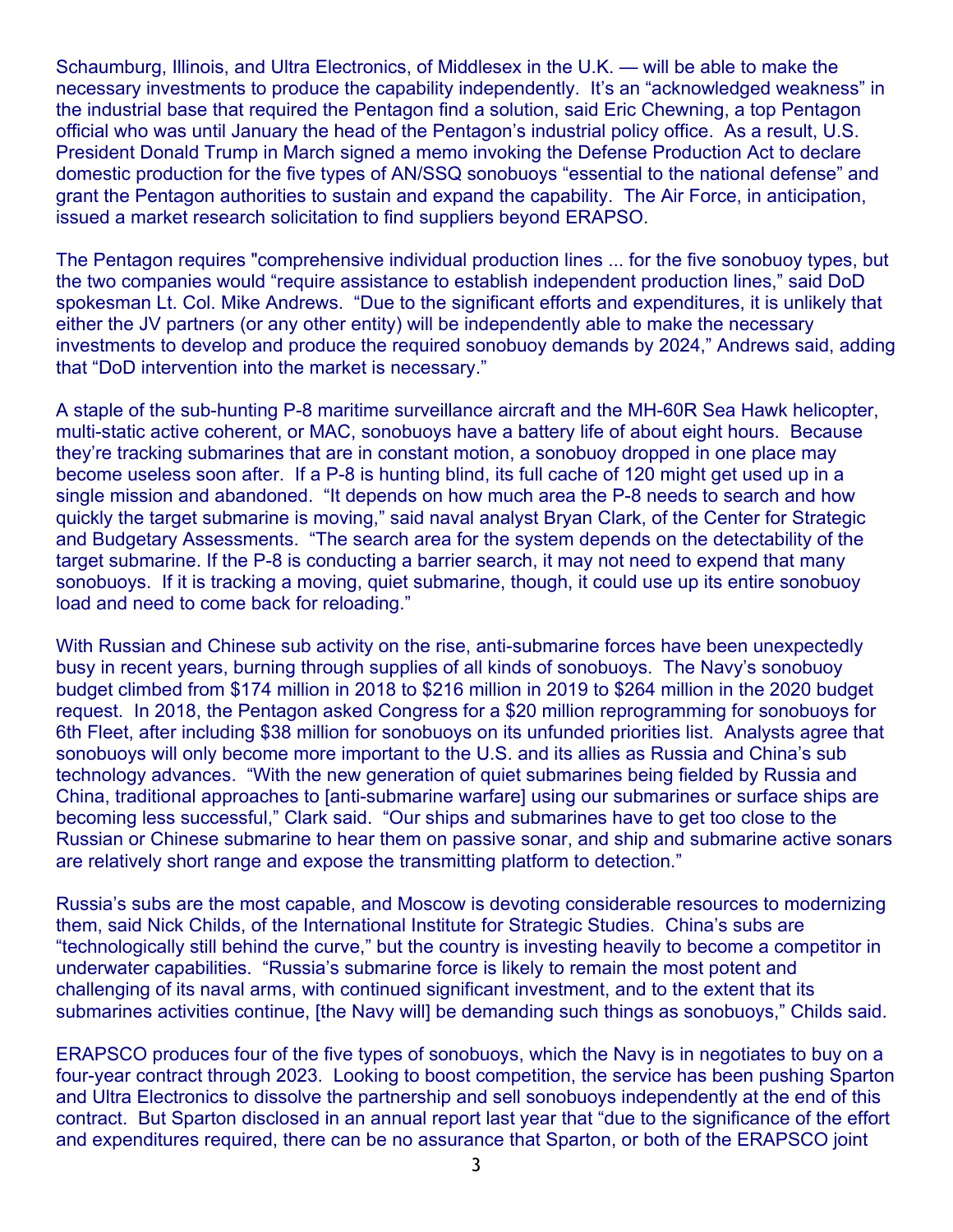venture partners," would be able to meet the Navy's requirement independent of one another. Facing financial troubles, Sparton agreed to be acquired by Ultra Electronics in July 2017, but the companies cancelled their \$234 million deal less than a year later, after the U.S. Department of Justice planned to block it over antitrust concerns. Sparton then sold itself to Cerberus Capital Management, a New York City-based private equity firm specializing in distressed assets, for \$183 million, roughly a year later. Cerberus owns major brands like office supply retailer Staples and grocery chain Safeway, but also defense contractors DynCorp, and as of December, Navistar Defense.

Andrews, the Pentagon spokesman, laid out the government's concerns in a statement to Defense News. "The DoD/DoN anticipates purchasing over 204,000 sonobuoys per year across the five types. To meet this demand, the DoD/DoN requires secure and stable sonobuoy suppliers," Andrews wrote. "Based on these requirements and need for a stable sonobuoy industrial base, comprehensive individual production lines are required for the five sonobuoy types. "This Defense Production Act Title III project is intended to sustain and reconstitute the industrial base for U.S. Navy sonobuoys and ensure at least two sources of sonobuoy manufacturing," Andrews said, adding: "For these reasons, President Trump, DoD, and DoN found use of DPA funds, coupled with industry investment, to be the most cost-effective, expedient, and practical approach to meet critical AN/SSQ series sonobuoy capability requirements."

The Defense Production Act, invoked in Trump's memo, allows the department to give funding to producers of key industrial needs. It's something the department is trying to use more in the wake of a major industrial base study, released last year. "Part of what we wanted to do was inject capital to make sure there was support to the industrial base so that you could have two or more viable suppliers," Chewning, the former industrial policy head, told Defense News recently. "It just made sense given the existing shortfall, and what had been allowed to happen within the industrial base, that we used the DPA Title III authorities to create incentives to expand production and strengthen." Chewning, who is now chief of staff to Acting Secretary of Defense Patrick Shanahan, said that he was going off information gleaned from before he left the Industrial Policy job. He described the situation as being "active, not reactive."

Ultra Electronics and Sparton declined to comment on the future of their joint venture. "Ultra Electronics remains committed to our US Navy partners to ensure the continued success of sonobuoy production and future development efforts. Our focus is, and will continue to be set on meeting the growing ASW requirements of the fleet," the company said in a statement. If the United States was open to buying sonobuoys outside its borders, there are other Western producers of the technology, including close allies Britain and France. But those production lines are being tapped by others, and with the U.S. likely to be the biggest procurer of the systems going forward, losing a U.S. internal production capability could lead to shortages worldwide. And fundamentally, naval analysts Childs and Clark agree having a domestic supplier for the U.S. is vital, both for production needs and for, as Childs puts it, remaining "at the cutting edge of what is a critical technology area."

#### *Defense News article by Joe Gould and Aaron Mehta*

#### **THE NAVAL ACADEMY'S NEXT SUPERINTENDENT (Stars and Stripes 5/1):**

Rear Adm. Sean S. Buck has been nominated to be the next superintendent of the U.S. Naval Academy in Annapolis, Md. Navy Secretary Richard Spencer and Adm. John Richardson, the chief of naval operations and a 1982 graduate of the Naval Academy, nominated Buck on Tuesday, according to the academy. Buck would also be appointed to the rank of vice admiral if he is confirmed by the Senate. If confirmed, Buck, 58, would be the 63rd superintendent of the Naval Academy, replacing Vice Adm. Walter "Ted" Carter, who is retiring in the summer. The change of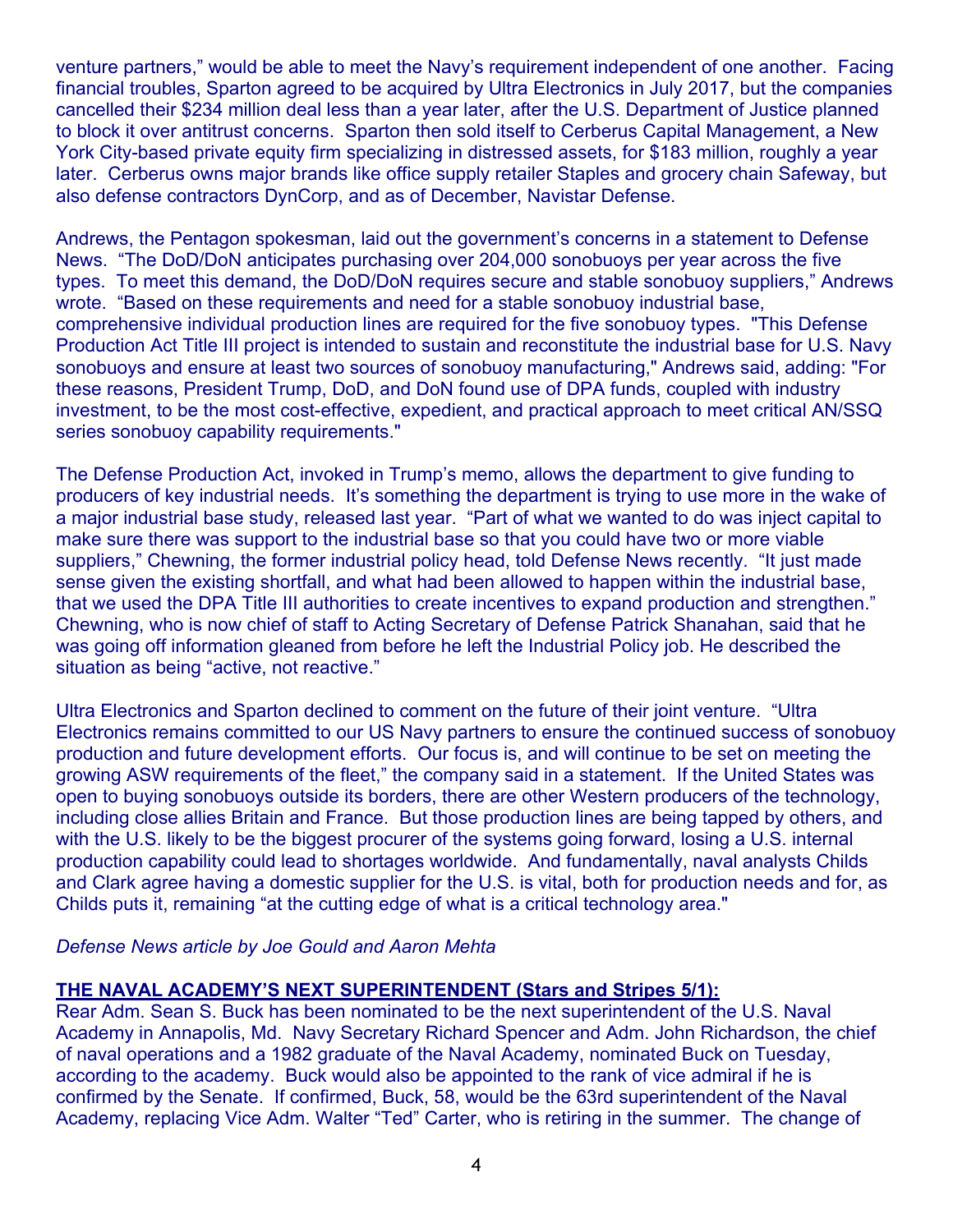command is planned for the summer, but the date has not been selected as they wait for the Senate confirmation, according to the academy.

Originally from Indianapolis, Ind., Buck is a 1983 graduate of the Naval Academy, which is the service's only undergraduate institution for Navy and Marine officers. In his career as a naval flight officer, Buck has flown the P-3C Orion, an anti-submarine warfare patrol aircraft, and served aboard the aircraft carrier USS Theodore Roosevelt, according to his Navy biography. He has also commanded the Patrol and Reconnaissance Wing 11, located at Naval Air Station Jacksonville in Florida, and served as the chief of staff for the plans and policy director for the Joint Staff, according to the announcement. Buck now serves as the commander of U.S. Naval Forces Southern Command and U.S. 4th Fleet at Naval Station Mayport near Jacksonville, Fla.

He has a master's degree in international security policy from George Washington University in Washington, D.C. Buck's other education includes the College of Command and Staff at the U.S. Naval War College in Newport, R.I., the Armed Forces Staff College in Norfolk, Va., and the Seminar XXI program at a branch of the Massachusetts Institute of Technology in Washington, D.C. Buck's military awards include the Defense Superior Service Medal and the Legion of Merit.

#### *Stars and Stripes article by Caitlin Kenney*

#### **LAST P-3C SQUADRON LEAVES FOR FINAL DEPLOYMENT (Whidbey News-Times 4/9):**

The last active duty P-3C Orion departed Naval Air Station Whidbey Island on March 29. Patrol Squadron 40 is the last active duty P-3C squadron. On March 25th, VP-40's first P-3C Orion aircraft departed NAS Whidbey to mark the beginning of the last P-3C squadron to deploy in support of US interests worldwide. After finishing a 12-month inter-deployment readiness cycle at NAS Whidbey, they departed across different continents within the US 5th and 7th Fleet Areas of Responsibility.

VP-40 has been flying the P-3C aircraft since 1975 and have taken the platform all over the world in support of multiple exercises and operations. While VP-40 is the last active duty squadron to fly P-3s, there will still be P-3s on Whidbey Island. Naval Reserve squadron, VP-69, is not scheduled to transition away from the P-3C during 2019, but VP-40 sun-downs the P-3C with this final deployment. VQ-1 will also continue to fly E-P3s for a few more years.

The P-3 platform was introduced by Lockheed Martin in 1962. It has been utilized for decades in ASW, search and rescue, drug interdiction and information, surveillance and reconnaissance operations. The P-3C has operated over all of the world's oceans and in many U.S conflicts.

"We could not be more proud of the effort given by the men and women of VP-40," said Cmdr. Patrick O'Reilly, VP-40's commanding officer. "It's had its challenges, but our sailors have succeeded in this fight with exceptional results. "VP-40 has had many successes this IDRC, to include nearly perfect scores in the Conventional Weapons Technical Proficiency Inspection, the Chief of Naval Air Forces Aviation Maintenance Inspection and the Fleet NATOPS Evaluation.

They also dominated operationally by participating in exercises supporting the U.S.S. John C. Stennis COMPTUEX, U.S.S. Boxer ARG MEUEX, Air Wing Fallon, and manned the Homeland Defense detachment while simultaneously training and preparing for its upcoming deployment. "Even when the aircraft fought against us, even when the tempo was high and the days were long, we continued to fight," O'Reilly said. "We intend to honor the platform's final deployment by living the legacy of all those that have gone before us and continuing to fight to the finish."

*Whidbey News-Times article by VP-40 Public Affairs*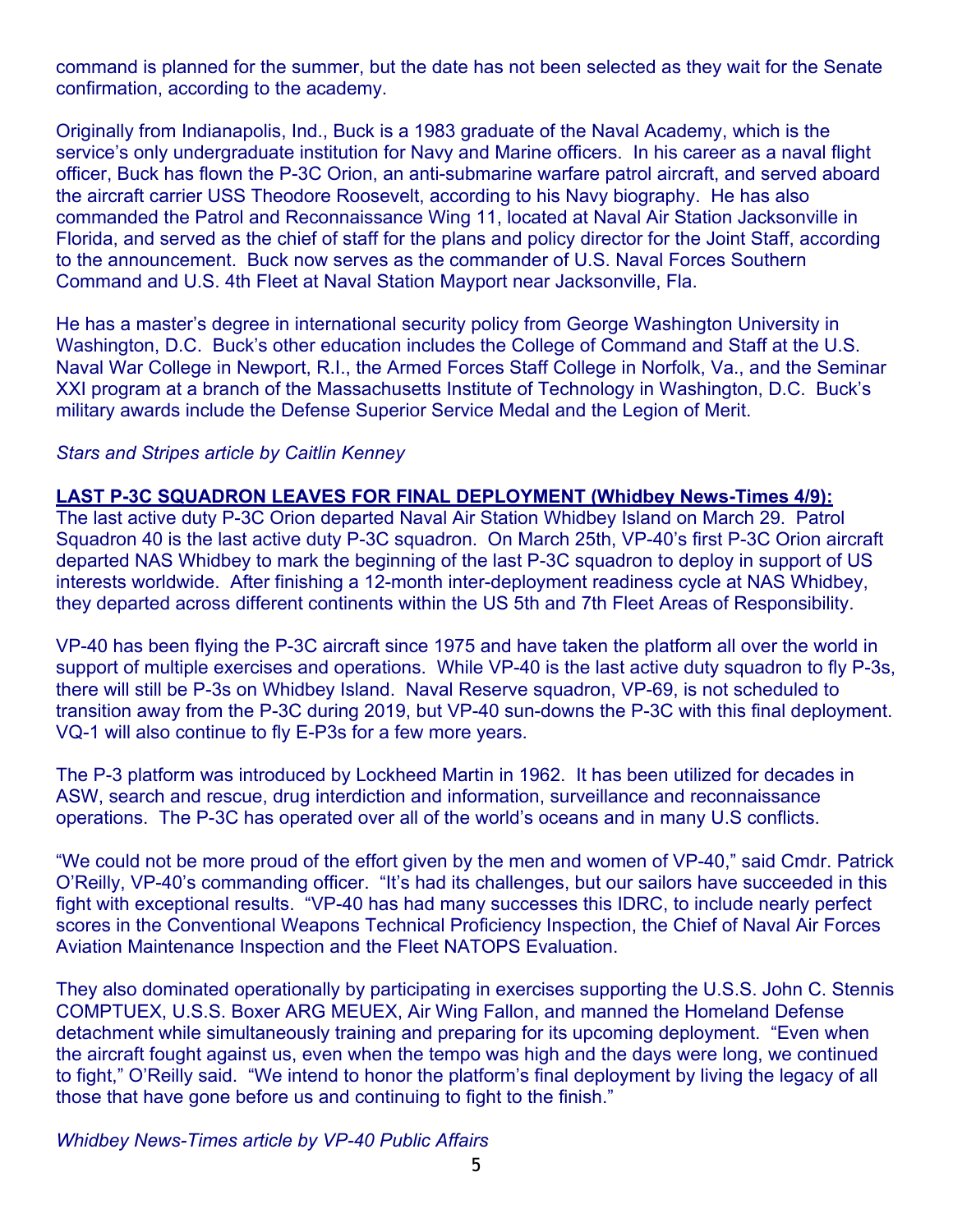#### **TRUMP PICKS NEXT CNO (Navy Times 4/11):**

The man President Donald J. Trump has nominated to replace Adm. John Richardson as the Navy's 32nd chief of naval operations is a Cold War aviator who helped reinvent the sea service as its top personnel officer. If confirmed by the Senate, Adm. William Francis "Bill" Moran will fleet up from his position as the vice chief of naval operations to take the helm of a Navy in flux, pursuing a fleet of 355 warships during an era of increasing competition from Russia, China and other rising powers.

In a prepared statement emailed to Navy Times, Secretary of the Navy Richard Spencer welcomed the White House on the nomination of Moran, calling him "a stalwart partner and adviser." Richardson told Navy Times he was "thrilled with this announcement" because Moran "is an amazing leader and good friend." "He has been central to the Navy adopting a fighting stance in this great power competition," Richardson said. "As I turn over and go ashore, I will rest easy knowing that, pending confirmation, Adm. Moran has the watch."

Moran released a terse message, saying only that he was "honored and deeply humbled by the nomination and look forward to working with Congress during the confirmation process." Past and present military leaders lauded the president's decision and urged lawmakers to confirm a four-star they believe is the perfect fit to lead the sea service. "When he shakes your hand and he says something to you, you look at him and immediately recognize that he's real and that he cares," said retired Command Master Chief Aaron Shipley Jr., who served as Moran's top enlisted adviser after he took command of the Norfolk-based Patrol and Reconnaissance Group in 2008.

Moran is slated to become only the fifth of 39 VCNOs to relieve the CNO as the Navy's top officer but supporters say he's uniquely qualified to do the job and they point to his role as chief of naval personnel before taking his current Pentagon post. As the Navy's top personnel officer between 2013 and 2016, Moran unleashed a stream of reforms designed to drag the Navy's human resources system into the 21st century. Moran's ambitious "Sailor 2025" program not only has sought to modernize the Navy's entire personnel system and training process but also change the culture of the sea service to embrace flexibility, reward merit and scrap broad purges of sailors like the despised Enlisted Retention Board.

But it didn't stop there. He fought to hike career sea pay and got it. He wanted to preserve military fitness standards but ditch outdated body composition assessments and won those fights, too. He tried to muscle the Navy bureaucracy to make it more welcoming to families, including growing the capacity of child development centers, lengthening the hours they're open, liberalizing paternity and adoption leave and making it easier for military spouses to work in the same community.

As VCNO, Moran also emerged as a candid but insistent voice on Capitol Hill for sustained funding to shore up years of readiness woes. It was Moran who delivered the stark warning to House Armed Services Committee members in early 2017 that a spending bill was soon to expire and the Navy would almost immediately run out of operations and maintenance funds. He predicted that without a supplemental infusion of cash the Navy would begin to shutter air wings and defer maintenance for surface ships and submarines. Lawmakers overwhelmingly passed hefty defense spending hikes, including increased aircraft and shipbuilding procurement and more funding for maintenance.

A native of the Hudson Valley hamlet of Walden, Moran wasn't drawn to nearby West Point. Instead, he graduated from the Naval Academy in 1981 and pinned on his golden wings as an aviator in 1982. A P-3 Orion pilot, his job was to hunt Soviet submarines. That crucial mission took him to Brunswick, Maine and then a long association with Florida — Jacksonville and nearby Naval Station Mayport, home to the famed flattop Forrestal. From mid-1989 to late 1990, he served on board it as a Carrier Strike Group Six staffer, rising from his role as the admiral's flag lieutenant to qualify as a Battle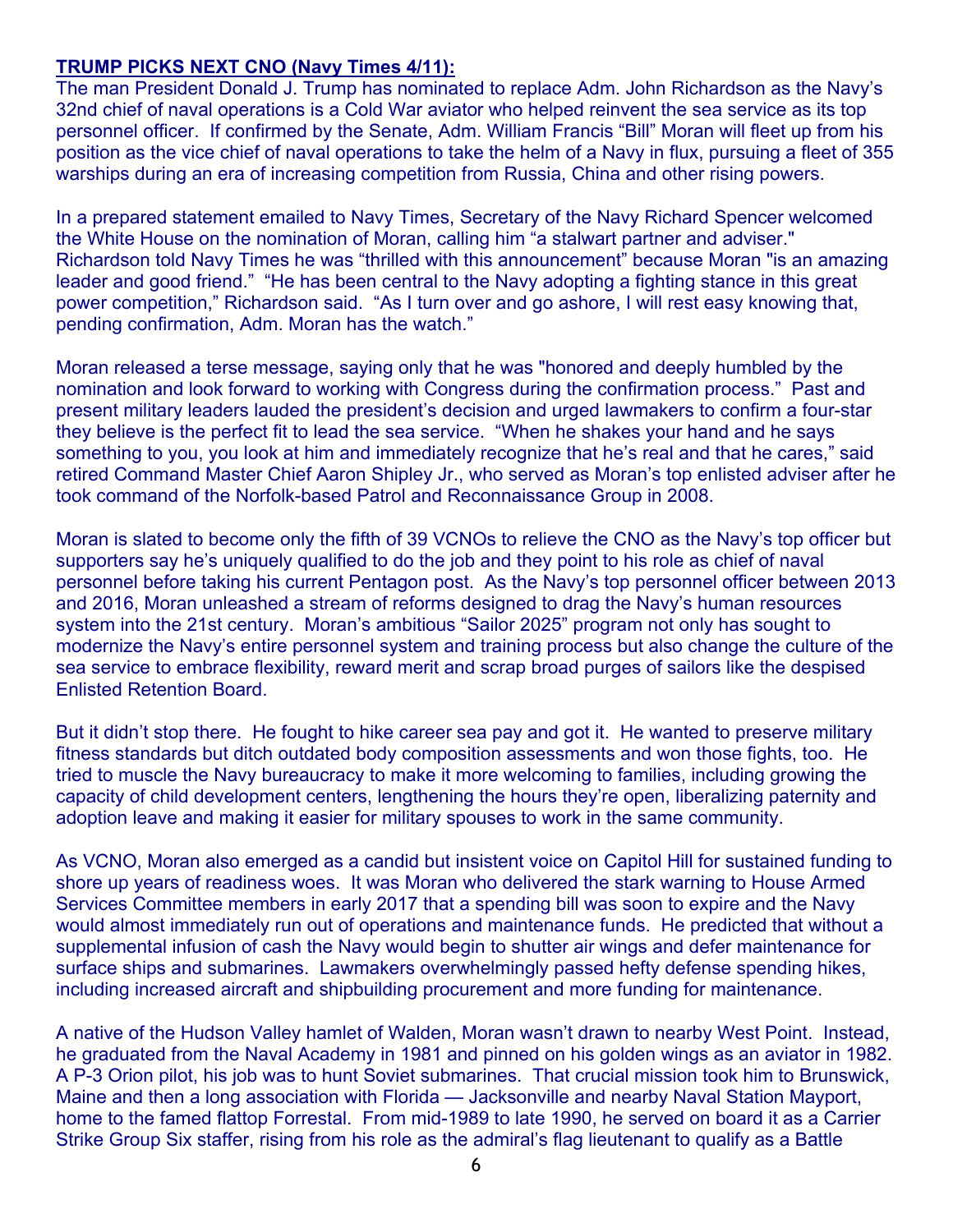Group Tactical Watch Officer. He got his initial immersion in personnel issues as a detailer at the Bureau of Naval Personnel between 1995 and 1998 but was chosen to command Patrol Squadron 46 and departed for Naval Air Station Whidbey Island. He went on to command Hawaii-based Patrol Reconnaissance Wing 2 and Patrol and Reconnaissance Group in Virginia before becoming a Beltway fixture in 2010 — first in the office of the Chief of Naval Operations, then as Chief of Naval Personnel and VCNO. Once confirmed, Moran, 60, will be the first of the nine aviators who became CNO who never rose through the ranks of carrier-based commands.

Retired military leaders who served with Moran over the decades pointed Navy Times to a succession of posts where his competence and commitment telegraphed his ascension to higher rank and greater responsibilities. They included his stint as a junior captain serving as an executive assistant to Adm. Thomas Fargo at U.S. Pacific Command between from 2002-2003 and then a similar task as a senior captain to two chiefs of naval operations nearly a decade later, the position he's preparing to fill now. "Shortly after I took over in May of 2002, I had to pick a new executive assistant," Fargo told Navy Times. "I was so impressed with Bill that I moved him up into that slot."

To Fargo, it was an unusual move. Typically, those slots are reserved for senior captains soon to pin on their first stars, rarely do the go to "fresh-caught" captains who had yet to hold a major command, he said. "He was so impressive in terms of his ability to work with the senior officers on the staff as well as the action officers, folks external to the command, that I just made the decision to bring him into that job at an early point in his career," Fargo said.

Selected for flag rank a dozen years before he retired, Fargo recalled a number of good executive assistants but said the most junior of them, Moran, "was at the very top." That assessment was shared by retired Adm. William "Shortney" Gortney, who helmed both U.S. Fleet Forces Command and North American Aerospace Defense Command, U.S. Northern Command. A career aviator with 1,265 carrier-arrested landings, mostly in the A-7E Corsair II and the FA-18 Hornet attack jets, Gortney said he likes to chide Moran on his P-3 lineage, but he'll never disparage Moran's proven ability to tirelessly conquer any task. Gortney marked Moran as a rising star while watching him serve as the executive assistant to CNOs Mike Mullen and Gary Roughead. "We all saw his innate skills," Gortney said. "He has the ability to pick things up — fast — to listen and understand quicker than almost anyone and that's why he can be given any task and he'll proceed to knock it out of the park."

Fargo and Gortney said it was that drive and intelligence that made him a two-star and sent him to become the Director of Air Warfare on the CNO's staff. By their reckoning, he was one of the best to ever hold the post. "I believe he was the first and only P-3 guy to be given that job, and again, he was given that job at a more junior level than that job has normally seen in the past," Fargo said. "But he has such a command of not only the aviation community, but the Navy at large that he was more than up to the task and, in fact, excelled in the job." His secret, they said, was Moran's ability to study and solve problems, coupled with communication and listening skills that connect him up and down a chain of command, quickly developing strong ties, and trust. "He I think that's one of the reasons because he engages and listens really well," Fargo said. "He goes out and figures things out firsthand. His willingness to go forward and spend time with the operators and work to understand their problems is how he's done business his whole career."

Those bonds weren't merely forged with senior officers but also enlisted sailors. Retired Command Master Chief Shipley told Navy Times that Moran has a deep understanding of the role of the chiefs mess. As a commissioned leader, Moran would tap into the authority of the Goat Locker in a self-effacing and genuine way, the same way he interacts with everyone, Shipley remembered. "The first opportunity we had to really talk, once he took command I took him over to the chief's mess for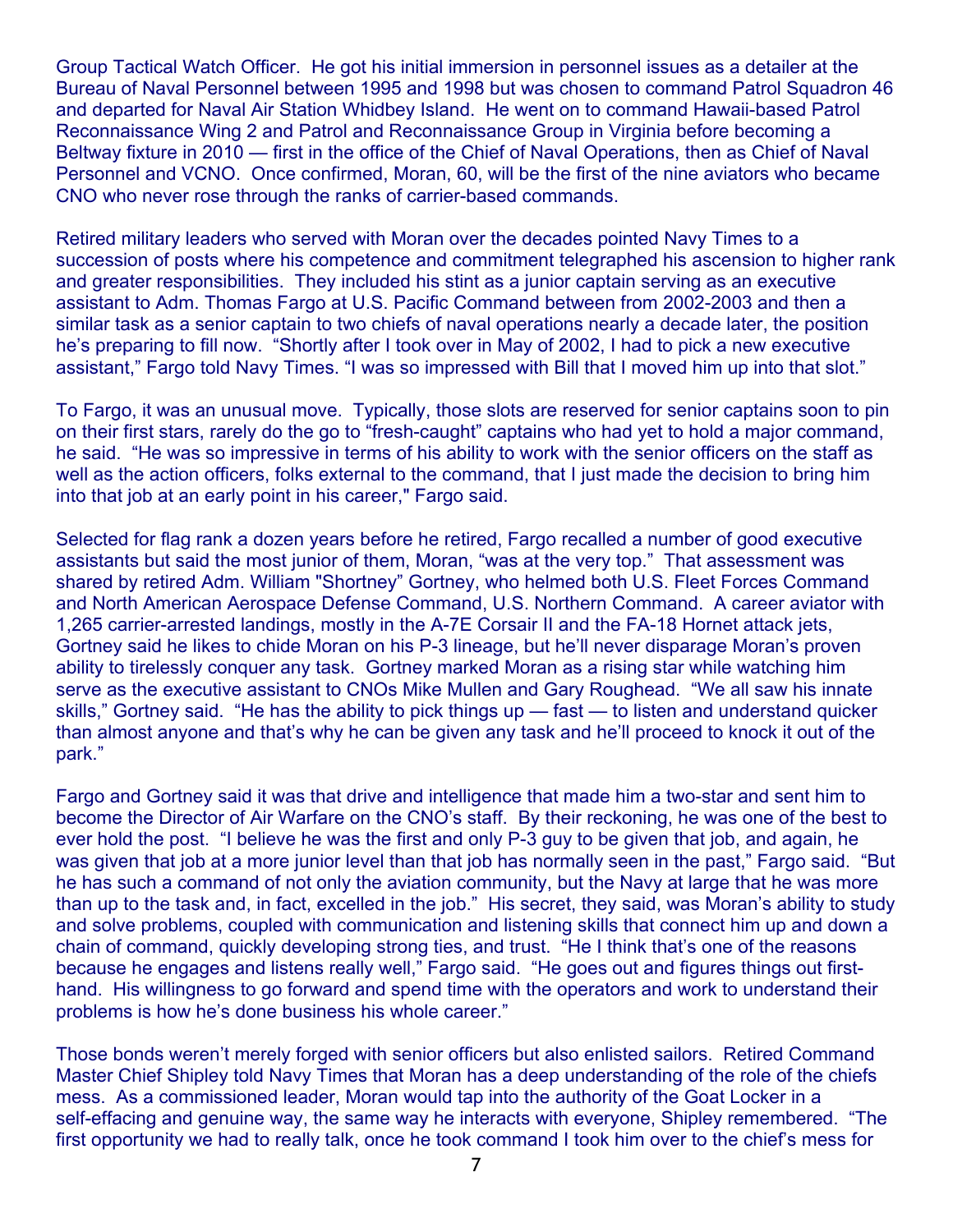lunch," Shipley said. "We talked about everything, but at one point, he came out and told me that 'I'm going to need your help to learn how to be a flag officer.'" Shipley didn't think that Moran really needed his help to become a flag but he understood the sort of counsel he was seeking. To the command master chief, it was "my first of many aha moments with him," episodes when he saw Moran's sincerely "humble and modest kind of leadership style."

On all hands calls across the globe, Shipley watched Moran "listen more than he talked." When a sailor asked a question Moran couldn't immediately answer, he'd promise to find out "and would always follow through, even if it took weeks." He often made the phone call or wrote the email himself instead of delegating the duty, Shipley remembered. "That builds trust," he said. Shipley recalled Moran donning a flight suit and visiting squadrons at odd hours, simply to talk to sailors to canvass their views. That irked a few commanding officers, Shipley said, until they began to see Moran's true motives. "They learned that he wasn't coming to inspect them," Shipley said, only to hear their unvarnished thoughts. Moran also watched his senior enlisted adviser and noticed he was always hanging out at smoke pits. "Moran knew I wasn't a smoker, asked me why I was always out there," Shipley recalled. "I told him it's because you get a new crowd every 10 minutes." Like Moran, Shipley wanted to hear raw opinions and complaints. So Moran started accompanying him to the pits or making solo trips.

Over time, Moran's respect for the chiefs mess became mutual. While serving with him, Shipley decided to make a pitch to then-Master Chief Petty Officer of the Navy Rick West to anoint his boss as an honorary master chief. But before he went to MCPON, he took a poll of the Group's subordinate command master chiefs and they voted unanimously to honor Moran. What was true for that Group was true for the Navy's collective chiefs mess, according to retired Fleet Master Chief April Beldo. She served as Moran's top enlisted adviser during his 13-month tour as the chief of naval personnel. "What you see is what you get with Adm. Moran," Beldo said, a quality he also expects from his staffers. She said that he respects "you for what you've accomplished" but at the same time he expects his officers and sailors to live up to them and if they didn't, "we were going to have a conversation about that." To Beldo, Moran commanded excellence from his subordinates because "no one wants to let him down."

All of the retired flags and senior enlisted contacted by Navy Times said Moran was the best choice to lead the sea service. "You can always come up with reasons why someone shouldn't be picked for the job and I'm sure that will happen," Gortney said. "But if you look at what he's done and what he's accomplished everywhere he's been, there's no reason to believe he won't do a phenomenal job as CNO, too." Beldo and Shipley said they weren't surprised when they heard Moran got the nod for CNO. Beldo chalked his rise up to being a "totally fair and honest leader who leads by his own example and brings the same out of others." Shipley suspects it's because Moran is the real deal and everyone in the Navy knows it. "Sailors can smell a fake from miles away," Shipley said. "Likewise, they know from the instant they either meet him or hear him speak that he's about as real and genuine as they come." He realizes it could sound like a cliché, but Fargo believes Moran is "the right leader at the right time" and comes armed with the "policy people and budget experience to lead the Navy very effectively." But most of all, Fargo said is the fact that Moran "is absolutely forthright and transparent with truth" and his inherent credibility resonates down the ranks. As an aviator, Gortney says he's happy to see another flyer in the Navy's top spot but insists Moran is really just the best candidate for the gig. "I don't want to spoil it, but I will predict he will be one of the great CNOs as well," Gortney said.

*Navy Times article by Mark Faram*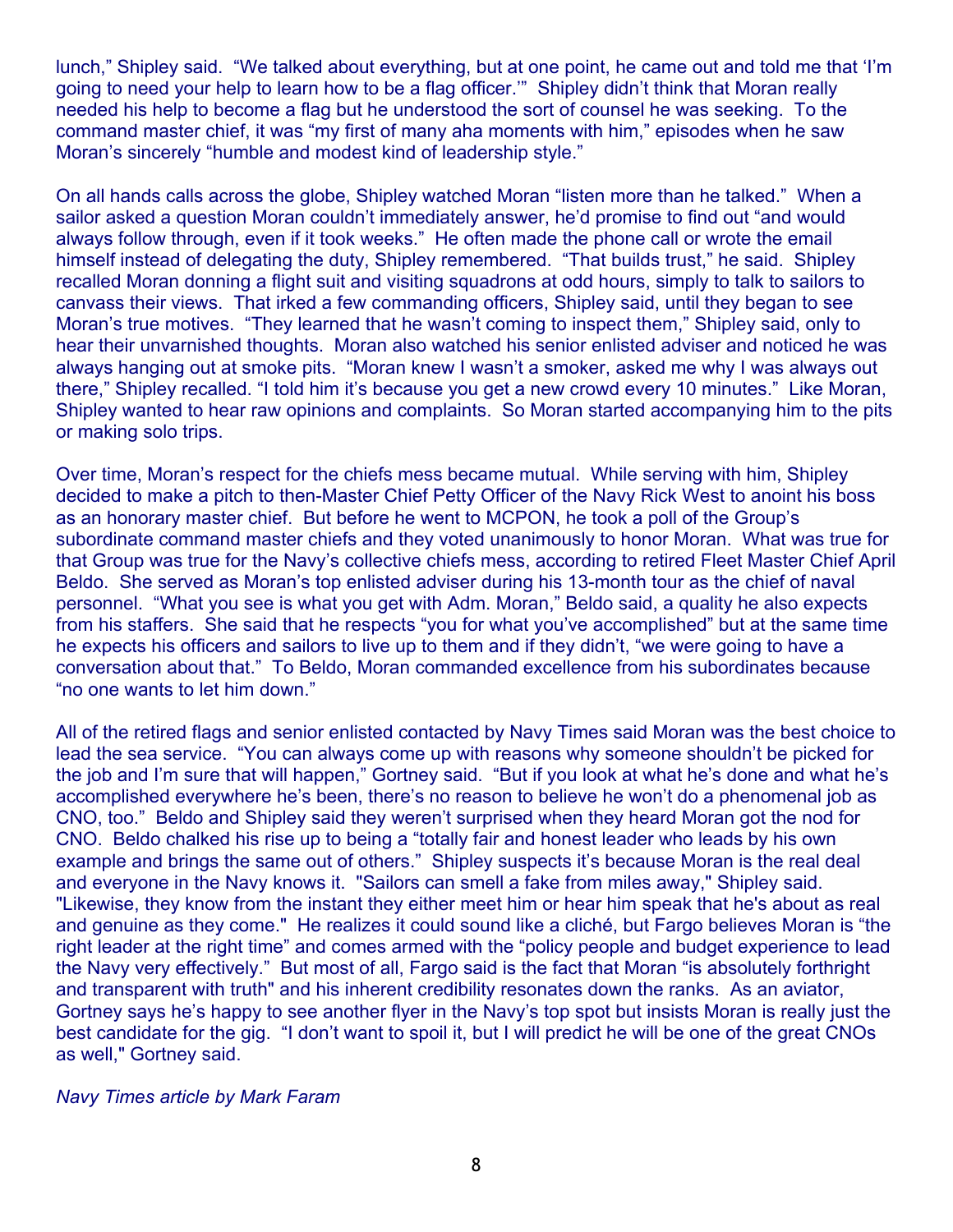#### **NAVY P-8A AND DESTROYER JOIN JSDF SEARCH FOR JAPANESE PILOT (US Navy 4/10):**

U.S. Navy P-8A maritime patrol aircraft and a guided-missile destroyer are assisting Japanese-led search and rescue efforts for the pilot of a Japan Air Self Defense Force F-35A missing since Apr. 9. The F-35A lost radar contact approximately 85 miles east of Misawa Air Base. A P-8A joined JASDF aircraft and Japan Maritime Self Defense Force ships searching the area overnight. Additional flights are continuing today. Guided-missile destroyer USS Stethem (DDG 63) is sailing to the search area now.

The U.S. 7th Fleet provides security alongside allies and partners throughout a free and open Indo-Pacific. As the U.S. Navy's largest forward-deployed fleet, 7th Fleet operates roughly 50-70 ships and submarines and 140 aircraft with approximately 20,000 Sailors. The P-8A aircraft are assigned to Patrol Squadron (VP) 8 and Patrol Squadron (VP) 5. Both squadrons are homeported in Jacksonville, Fla. and are on rotational deployments to 7th Fleet out of Misawa, Japan. Stethem is forward-deployed to Yokosuka, Japan.

#### **NEARLY 3 TONS OF COCAINE SEIZED WITH HELP OF P-3 CREWS (KIITV 3/19):**

U.S. Customs and Border Protection helped stop attempts to smuggle almost three tons of cocaine across open waters between Feb. 28-March 2. Their efforts resulted in the capture of three suspects and the interception of drugs valued at \$76,456,839, along with the seizure of two vessels.

On February 28, an Air and Marine Operations crew based at National Air Security Operations Center-Corpus Christi was patrolling in a P-3 aircraft and spotted and monitored two high-speed vessels in open water. The first vessel was spotted Feb. 28. The AMO crew alerted Costa Rican authorities who then pursued the vessel as its crew began dumping bales of cocaine overboard. The vessel was later found abandoned. Costa Rican authorities recovered the vessel and more than 2,600 pounds of cocaine, valued at \$34,474,930. The next vessel was spotted by the AMO crew on March 2. They again coordinated with Costa Rican authorities and intercepted the high-speed vessel, arresting three suspects and seizing more than 3,200 pounds of cocaine valued at nearly \$42,000,000.

The National Air Security Operations Center - Corpus Christi is a division of Air and Marine Operations that operates the Lockheed P-3 Orion conducting counter-drug patrol missions over the Eastern Pacific Ocean and the Caribbean Sea. Together with the National Air Security Operations Center in Jacksonville, Fla., Customs and Border Protection P-3 crews seized or disrupted 261,939 pounds of cocaine in various operations conducted in 2018.

#### *KIITV article by Jonathan Munson*

#### **RUSSIA IS GETTING SOME SERIOUSLY DANGEROUS SUBS (The National Interest 3/17):**

The Northern Fleet is now taking a major step to modernize its submarine force with a new hardware shipment slated for later this year. From the Petr Velikiy battlecruiser to the Admiral Gorshkov frigate, Russia's Northern Fleet is home to some of the newest, most advanced Russian surface ships. The same cannot be said of its aging submarine lineup, however. The Northern Fleet submarine force is largely comprised of 1980's Soviet Detla IV and Sierra models, which are becoming increasingly harder and more expensive to maintain with incremental updates.

The Northern Fleet is now taking a major step to modernize its submarine force with a new hardware shipment slated for later this year. Admiral and Fleet Commander Nikolai Yevmenov informed Russian state news that, "In 2019, we are expecting the arrival of new logistics vessels and submarines." Yevmenov added that the new submarines will be Knyaz Vladimir and Kazan, from the Borei and Yasen classes respectively. Laid down in 2012, Knyaz Vladimir is the first entry in a newer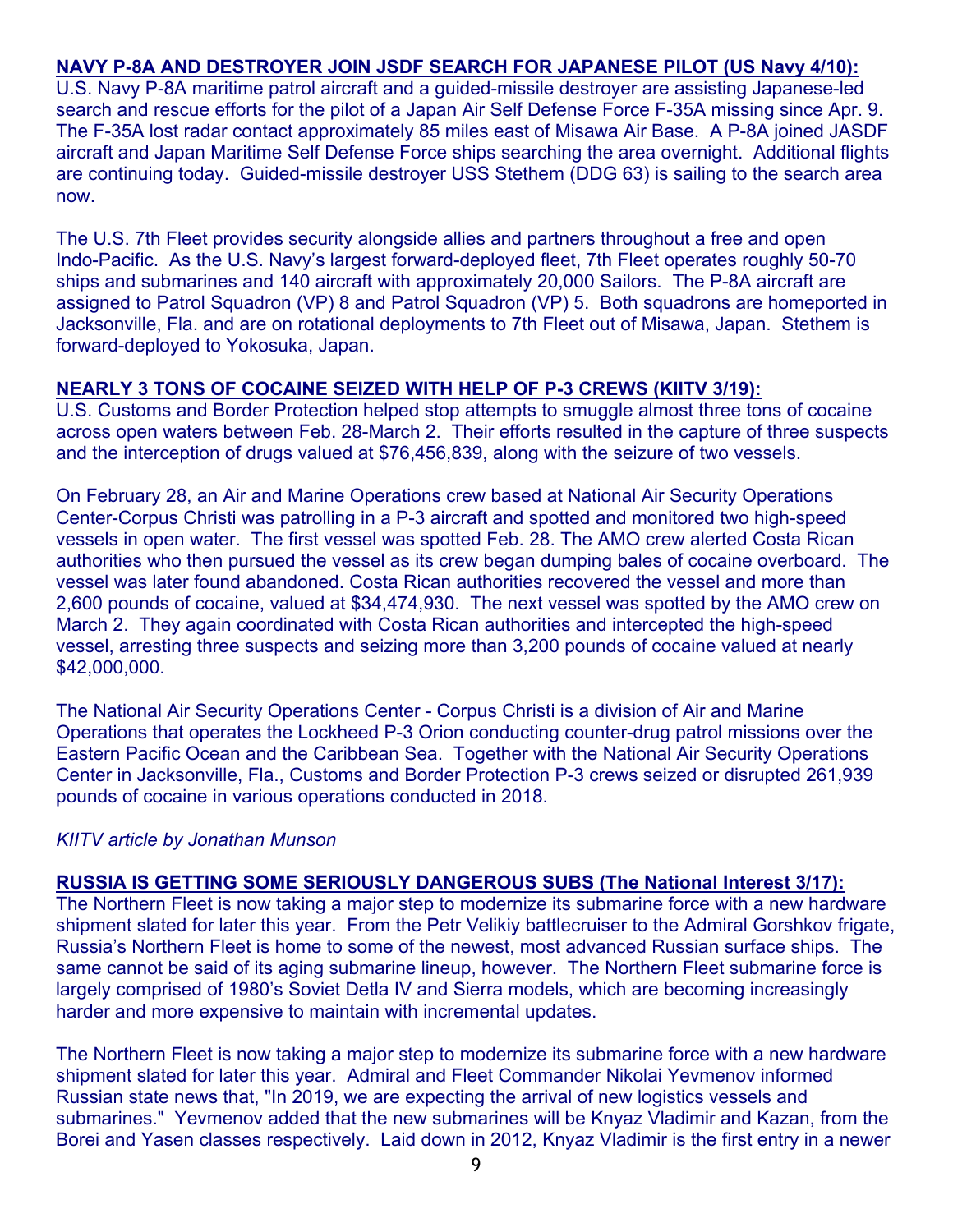line of 955A-- also known as Borei II-- submarines. The 955A generation brings several iterative improvements over its 955 predecessors: target acquisition upgrades, new onboard electronics, updated communication systems, and redesigned living quarters.

Knyaz Vladimir will join the very first Borei vessel, Yuri Dolgorukiy, in replacing the Delta IV line as the Northern Fleet's staple strategic nuclear submarine. Generic performance improvements notwithstanding, the Borei line introduces a critical, sorely-needed update to Russia's nuclear triad: the new Bulava missile system. Boasting a 550 kiloton warhead and an effective range of up to 10,000 kilometers, the Russian Navy seeks to make Bulava-equipped Borei vessels the cornerstone of their nuclear submarine-launched ballistic missile (SLBM) deterrent for decades to come.

On the tactical front, the introduction of Kazan marks a serious first step in the revitalization of the Northern Fleet's decades-old attack submarine lineup. The second Yasen-class vessel, Kazan offers an expanded and markedly more deadly armament suite over its Akula and Oscar-class predecessors. Not only does the Yasen class support the standard submarine-launched variant of the Kalibr land attack cruise missile, but it apparently also accommodates the heavier, larger Kalibr-M missile with roughly double the range, at 4,500 versus 1,500 to 2,500 kilometers.

As the Arctic region becomes ever more militarized in the context of global Russia-NATO competition, it is hardly surprising that the Russian Navy is actively investing in the Northern Fleet. But submarine modernization comes neither cheap nor fast, and the Kremlin is unlikely to unlikely to commit the massive resources required to replace every Soviet-era submarine in the Northern Fleet roster with a modernized equivalent. With two more Borei vessels commissioned over the next several years alone, the Delta IV line is on track to be completely phased out before 2040. But attack submarines pose a much more difficult value proposition, as a single Yasen vessel reportedly costs twice as much as its Borei counterpart.

So, where does the Northern Fleet go from here? One potential route is consolidation; that is, saturating the Northern Fleet with modernized submarines at the expense of shrinking its total submarine roster. The other is iteration in the form of deep refits of existing submarines, as the Pacific Fleet has recently done with a modernized batch of old Kilo models. Of course, the two are not mutually exclusive. It's perfectly possible that Russia will opt for any number of hybrid development approaches; for instance, mass-producing new nuclear strategic submarines while extending the lifespan of existing attack submarines for as long as technically possible.

#### *The National Interest article by Mark Episkopos*

#### **RUSSIA TO ARM A SUBMARINE WITH "DOOMSDAY" DEVICES (Business Insider 3/13):**

Russia will deploy what's been described as the deadliest nuclear weapon ever aboard mysterious submarines by 2020, state media has announced, citing a Russian defense-industry source. The Russian "Poseidon" nuclear-powered torpedo - reputed to carry a 100 megaton to 200 megaton nuclear warhead and meant to erupt underwater for maximum effect - will reportedly deploy aboard the Project 09852 sub Belgorod, which is a converted nuclear-powered cruise-missile sub expected to go on combat duty in 2020.

Russian state news agency TASS said the new Belgorod subs could carry six of the Poseidon nuclear torpedoes, sometimes described as drones. But Russia will reportedly not operate the mysterious submarine alongside its regular armed forces or other nuclear-powered subs. The Main Directorate of Deep Sea Research will run the ship, according to H.I. Sutton, who said the Belgorod would conduct covert missions with a smaller submarine in tow.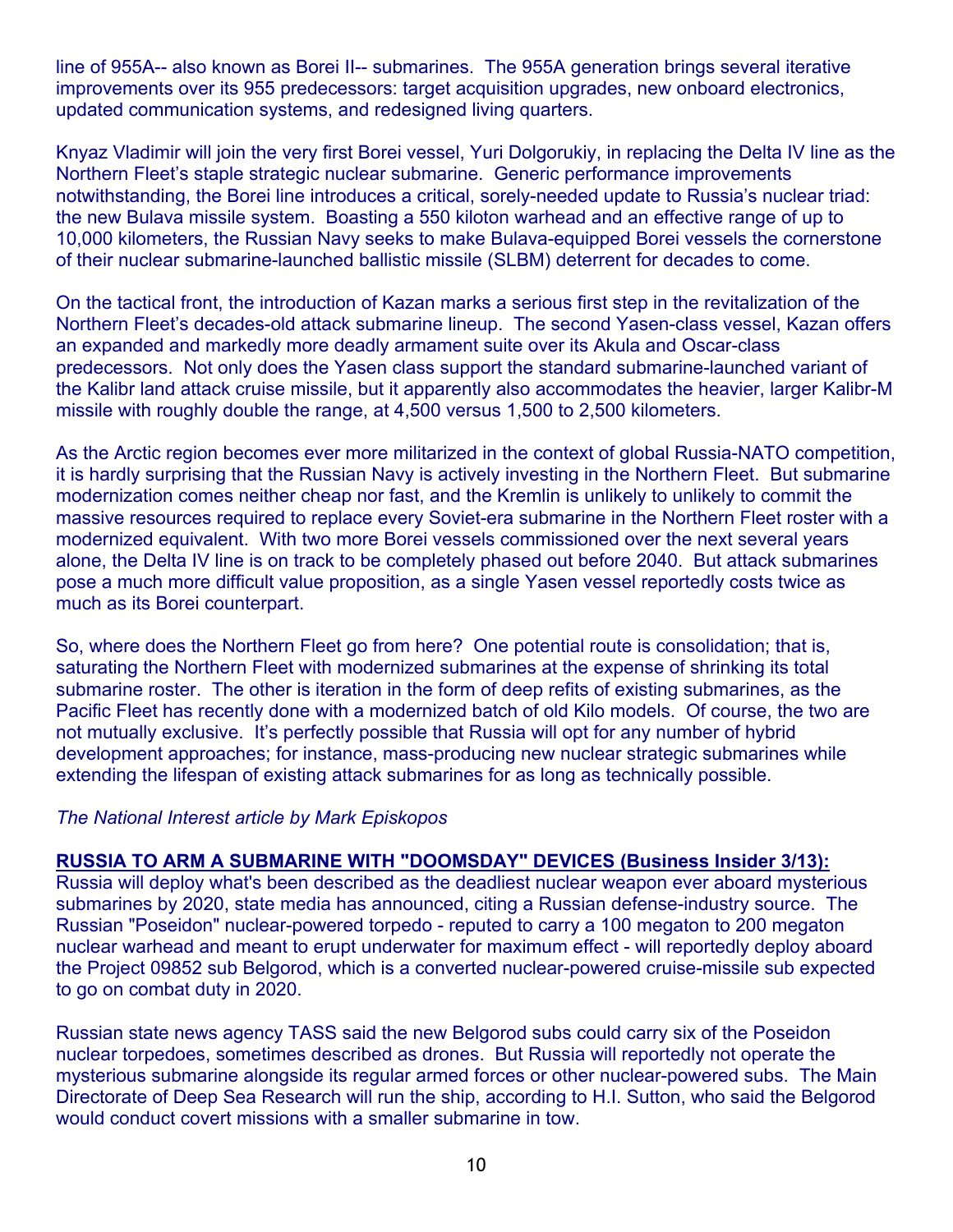"Russia operates a small number of very small, nuclear-powered submarines that are capable of diving in excess of several thousand meters," Andrew Metrick, a research associate in the International Security Program at the Center for Strategic and International Studies, said in 2016. "It's probably the most shadowy part of the Russian undersea apparatus," he added. The new Belgorod submarine is "not operated by their navy. It's operated by a separate branch of their ministry of defense," Metrick said.

In addition to six Poseidon torpedoes that experts say could wipe out almost all life on earth, Metrick and Sutton speculated the Belgorod could carry a smaller sub that could dive deeper to cut undersea cables and dramatically disrupt international communications and national economies. Russian President Vladimir Putin initially announced the Poseidon in a March 1, 2018 speech where he said US defenses could not stop it. Of course, the US has no defenses against any full-scale Russian nuclear attack, but in the case of undersea defenses, the US appears not to have even explored this avenue. In that speech, Putin confirmed the existence of the Poseidon, which has horrified experts since images of it first leaked in 2015.

The US and other countries field nuclear-powered submarines capable of firing nuclear missiles, but the Poseidon represents a unique danger to life on earth. Most nuclear weapons seek to minimize radioactive fallout and simply destroy military targets. Russia took the opposite approach with the Poseidon. The weapon is said to use a warhead, perhaps the strongest ever, designed to come into direct contact with water, marine animals, and the ocean floor, kicking up a radioactive tsunami that could spread deadly radiation over hundreds of thousands of miles of land and sea and render them uninhabitable for decades. In short, while most nuclear weapons can end a city, Russia's Poseidon could end a continent.

Russia has also repeatedly threatened the US and Europe with the weapon, which it said it could park off a coast and detonate at a time of its choosing. Malcolm Davis, a senior analyst at the Australian Strategic Policy Institute, previously told Business Insider that rather than a first- or second-strike weapon, he sees Russia's new torpedo as a "third-strike vengeance weapon" designed to shatter NATO.

While a nuclear exchange between the US and Russia would cause incredible death and destruction and plunge much of the world into the dark ages, a secretive, stealthy submarine designed to launch six "doomsday" devices would be the most deadly weapon in human history and pose a direct threat to life on earth. The inclusion of a mini-sub, which experts speculate could destroy vital undersea cables, operated by a shadowy branch of Russia's military suggests another purpose for this weapon.

#### *Business Insider article by Alex Lockie*

#### **NAVY's POSEIDON SPY PLANES TRACK CHINA's NUCLEAR SUBMARINES (Fox News 3/6):**

The increasing global reach of Chinese nuclear-armed ballistic missile submarines, armed with JL-2 weapons reportedly able to hit parts of the US, continues to inspire an ongoing Navy effort to accelerate production of attack submarines, prepare long-dwell drones for deployment to the Pacific and continue acquisition of torpedo-armed sub-hunting planes such as the P-8/A Poseidon. Seeking to overcome the Pacific's "tyranny of distance" dispersed geography, and track China's expanding fleet of submarines, the Navy is working with Congress to produce as many as three Virginia-class submarines per year, moving beyond the current plan to build two.

In the air, the Navy has been moving to place its new Triton sea drones in Guam and has recently awarded Boeing a \$2.4 billion deal to produce 19 more P-8A Poseidon surveillance and attack planes. Given the Poseidon's role as a high-tech surveillance aircraft, known for capturing video of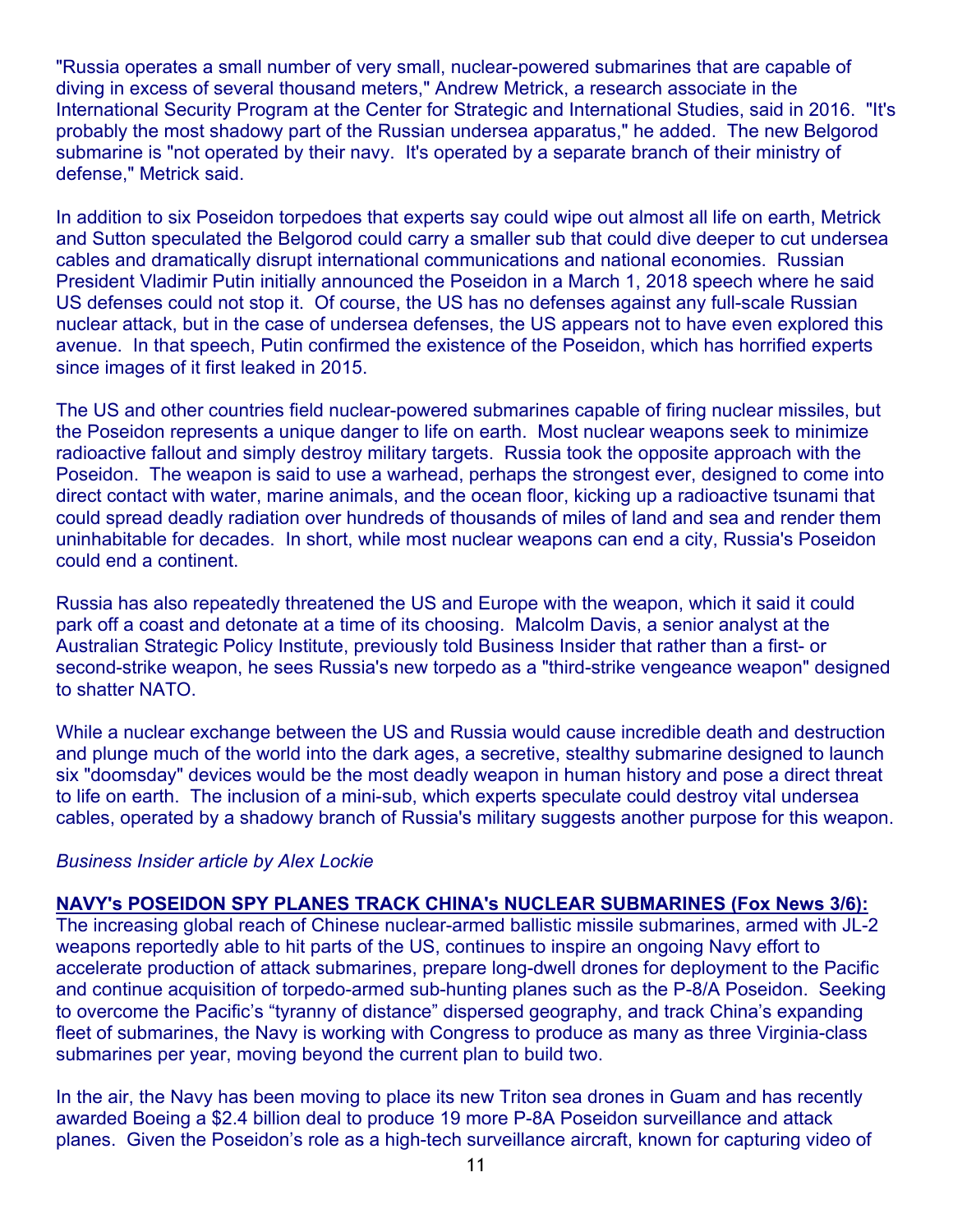Chinese phony island building in the South China Sea (land reclamation) several years ago, it takes little imagination to envision ways its advanced sensors, sonobuoys and weapons could function as part of a containment strategy against Chinese expansion -- and even operate as a deterrent against China's growing fleet of nuclear-armed ballistic missile submarines (SSBN).

The PLA Navy has, in recent years, been expanding its reach beyond the Pacific as part of a visible effort to become a major-power international force. Chinese SSBNs have been sighted at great distances from Western Pacific shores, according to numerous news reports -- and the existence of both JL-2s and emerging JL-3s have increased pressure on the US. According to the National Air and Space Intelligence Center, the Chinese had deployed up to 48 JL-2 launchers on submarines as of 2017. With ranges greater than 4,500 miles, JL-2s traveling well beyond China's immediate vicinity can hold US areas at risk.

Just last year, Captain James Fanell, a former director of intelligence and information operations for the U.S. Pacific Fleet, warned Congress about the need to track and deter Chinese nuclear-armed submarines. "Every time a [PLA Navy] SSBN departs on a strategic nuclear patrol, the [U.S. Navy] must follow closely enough to be ready to sink them if they ever attempt to launch a nuclear-tipped ICBM towards our shores," he told Congress, according to an essay called "China's new undersea nuclear deterrent strategy doctrine and capabilities" from the National Defense University. (Dr. Toshi Yoshirara & Dr. James Holmes) The essay goes on to make the case that, given the difficulties associated with intercepting possible Chinese SLBMs (submarine-launched ballistic missiles), an intelligent way to address the threat might be to "hold Chinese SSBNs at risk so they can be destroyed preemptively before their SLBMs can be launched."

The Poseidon, alongside ISR-enabled SSN attack submarines, seems well positioned to help perform this SSBN sub-hunting mission for a number of reasons. Not only is the P-8's 564 mph speed considerably faster than the P-3 Orion it is replacing, but its six additional fuel tanks enable it to search wider swaths of ocean and spend more dwell-time patrolling high-threat areas. Navy developers explain the Poseidon can operate on 10-hour missions at ranges out to 1,200 nautical miles. More dwell time capacity, fortified by high-speeds, seems to position the Poseidon well for covering wide areas in search of "hidden" Chinese SSBNs.

The P-8A, a militarized variant of Boeing's 737-800, includes torpedo and Harpoon weapons stations, 129 sonobuoys and an in-flight refueling station, providing longer ranges, sub-hunting depth penetration and various attack options. Given that a P-8 can conduct sonobuoy sub-hunting missions from higher altitudes than surface ships, helicopters or other lower-flying aircraft, it can operate with decreased risk from enemy surface fire and swarming small boat attacks. Unlike many drones and other ISR assets, a Poseidon can not only find and track enemy submarines but attack and destroy them as well.

Alongside its AN/APY-10 surveillance radar and MX-series electro-optical/infrared cameras optimized to scan the ocean surface, the Poseidon's air-parachuted sonobuoys can find submarines at various depths beneath the surface. The surveillance aircraft can operate as a "node" within a broader subhunting network consisting of surface ships, unmanned surface vessels, aerial drone-mounted maritime sensors and submarines. As part of its contribution to interconnected sub-hunting missions, the Poseidon can draw upon an Active Electronically Scanned Array, Synthetic Aperture Radar and Ground Moving Target Indicator.

By lowering hydrophones and a magnetic compass to a pre-determined depth, connected by cable to a floating surface radio transmitter, Poseidon sonobuoys can convert acoustic energy from the water into a radio signal sent to aircraft computer processors, according to a June 2018 issue of "Physics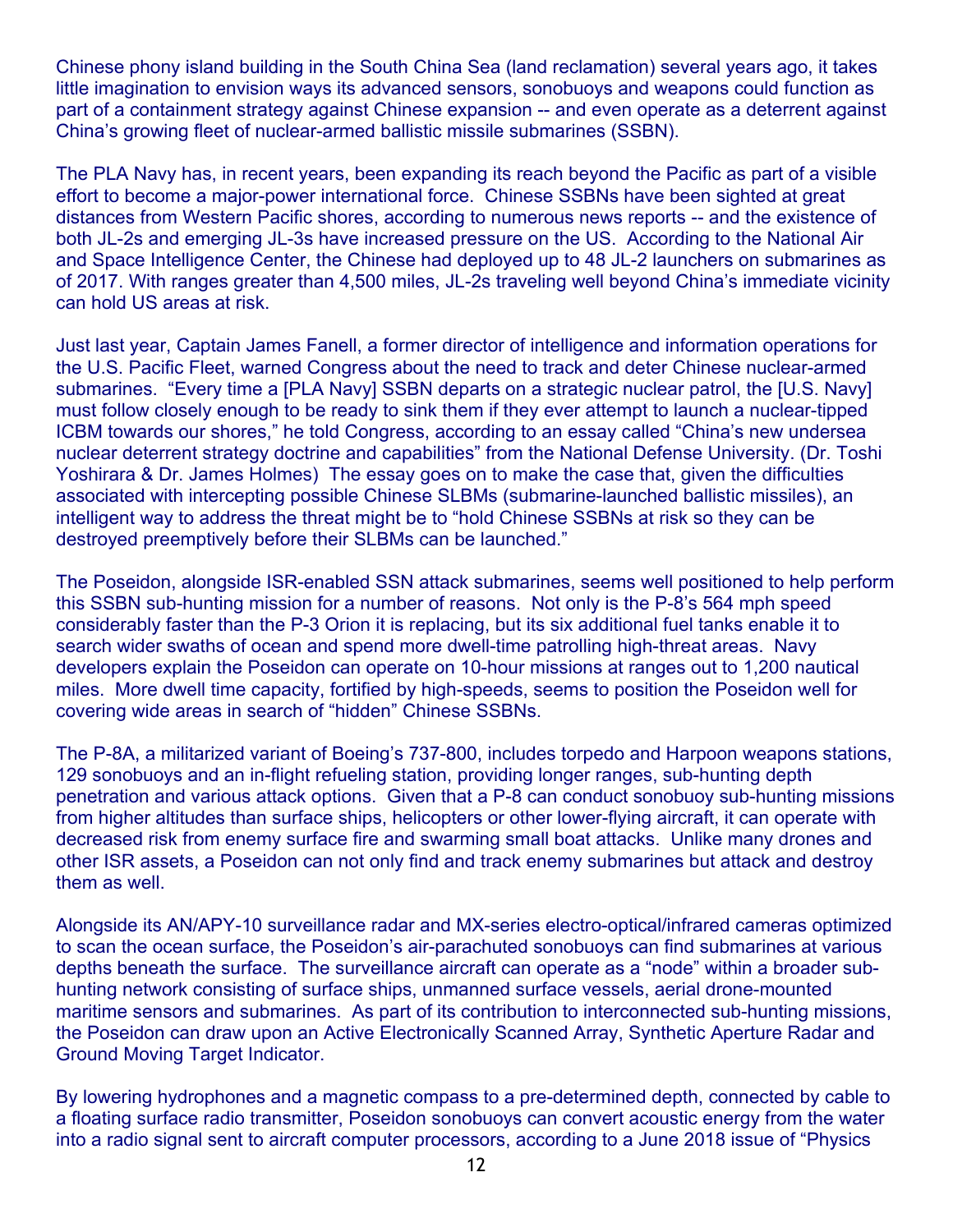World." Also, Poseidon-dispatched sonobuoys can contribute to the often discussed "US Navy Fish Hook Undersea Defense Line," a seamless network of hydrophones, sensors and strategically positioned assets stretching from coastal areas off of Northern China down near the Philippines all the way to Indonesia, according to an essay from the Carnegie Endowment for International Peace, called "China's Nuclear Ballistic Missile Submarines and Strategic Stability." An improved aerial subhunting presence offered by the Poseidon, it seems, could help reinforce this "Undersea Defense Line" effort to prevent Chinese SSBNs from leaving the region undetected.

Interestingly, Poseidon planes might offer a significant nuance to the Pentagon's well-cultivated nuclear deterrence posture, by introducing a technically advanced method of finding and destroying enemy SSBNs from the air. It aligns with the current "offensive power can be the best defense" approach central to the Pentagon's nuclear-triad strategic deterrence strategy. Holding Chinese SSBNs at risk, could at very least help further deter China from contemplating some kind of sublaunched nuclear strike. The Poseidon could almost function as a kind of connective tissue between the undersea and air portions of the nuclear triad. The current air leg of the triad, consisting of platforms such as the B-2 and B-52 bombers, is not able to track or destroy submarines. A Poseidon could further fortify the air leg of the triad while also providing crucial intelligence to surface ships and US undersea assets seeking to track Chinese SSBNs. Currently in service with UK, Norwegian and Australian militaries, among others, the Poseidon is increasingly in demand in international market.

#### *Fox News article by Kris Osborn*

#### **AIRCREWS ASSIST IN SEIZURE OF 1600 POUNDS OF COCAINE (Breitbart 2/27):**

Air and Marine Operations (AMO) aircrew members from U.S. Customs and Border Protection (CBP) assisted the U.S. Coast Guard in the seizure of nearly 1,600 pounds of cocaine being smuggled in small boats from Ecuador. The seizures are estimated to be valued in excess of \$20 million.

Operating P-3 Orion aircraft assigned to the National Air Security Operations Center (NASOC) in Jacksonville, Florida, AMO aircrew members began tracking a 35-foot panga boat in the Eastern Pacific ocean. The vessel appeared to be riding low in the water despite only three people being onboard, according to information obtained from CBP officials. The aircrew notified the U.S. Navy and Coast Guard about the suspected drug-smuggling boat.

The following day, a Coast Guard vessel interdicted the boat and carried out a search. Onboard, were three Ecuadorian nationals, officials stated. The search resulted in the discovery of approximately 1,585 pounds of cocaine. Breitbart News reached out to CBP officials and learned that the estimated value of the seized cocaine is approximately \$20.7 million.

The National Air Security Operations unit in Jacksonville teams up with its partners located in Corpus Christi, Texas, to provide air interdiction flights to prevent seaborn drug-smuggling efforts in the Pacific Ocean and Caribbean Sea. The aircraft operate throughout North and South America, officials stated.

AMO utilizes 1,800 federal agents and mission support personnel, 240 aircraft, and 300 marine vessels operating throughout the United States, Puerto Rico, and U.S. Virgin Islands. During Fiscal Year 2017 their missions resulted in the seizure of approximately 269,790 pounds of cocaine, 384,230 pounds of marijuana, 5,721 pounds of methamphetamine, and nearly 1,100 weapons. They also made 2,573 arrests, seized \$26.1 million in cash, and apprehended 37,009 illegal aliens, CBP officials reported.

*Breitbart News article by Bob Price*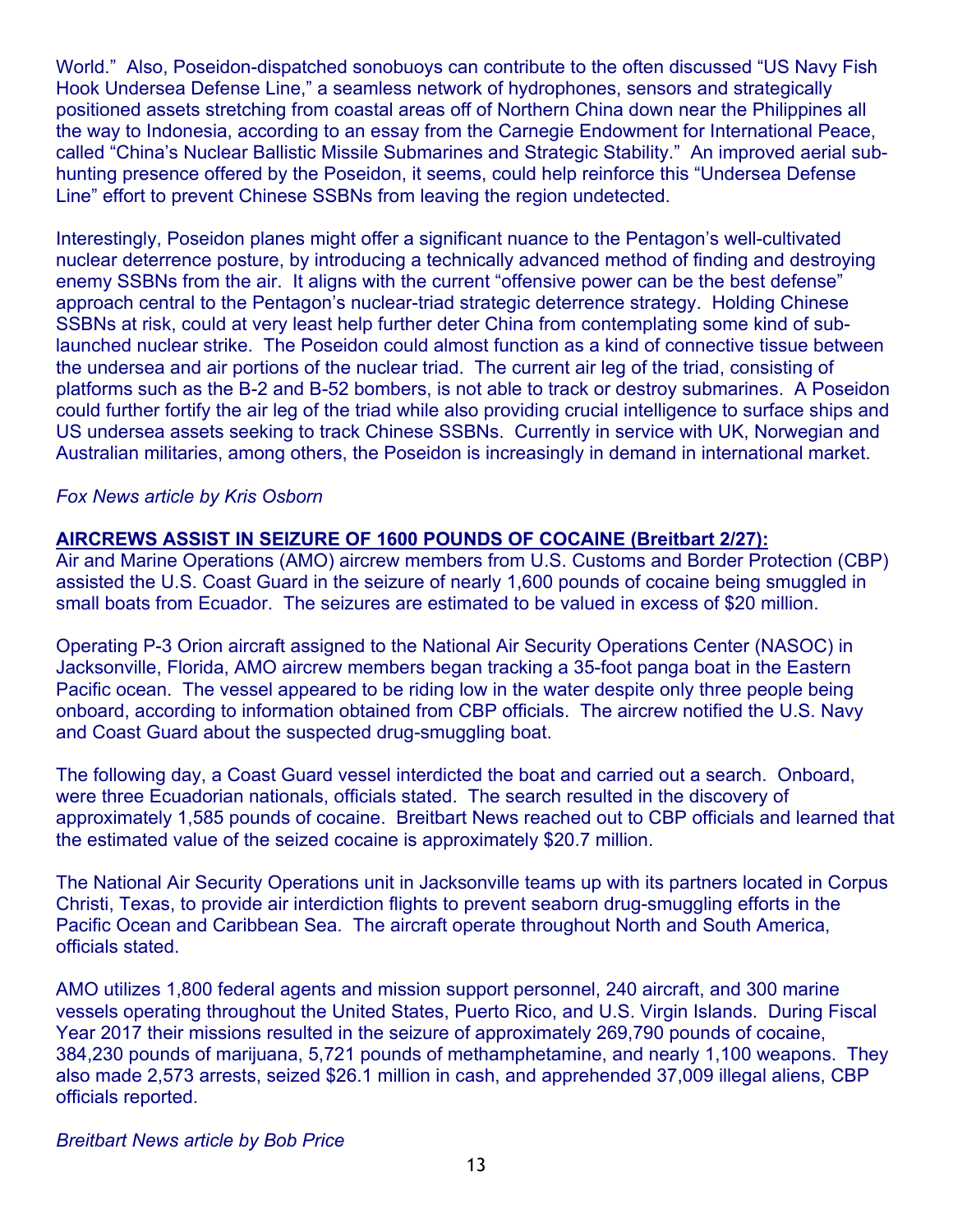#### **RECOMMENDED READING:**



For some time I've assumed that I'd eventually have to write a comprehensive history of ASW myself, since the subject interests me and I'd never seen such a thing. I was recently relieved to discover that somebody has already done this, so now I don't have to. Check out this two-volume nearly six-hundred-page set by Norman Polmar (the Jane's naval books guy) and Edward Whitman. You can pick them both up at www.amazon.com or any bookstore. They are great.

#### **GREAT POLO SHIRTS AND BALL CAPS:**

A friendly reminder that if you want VP-92, P-3 Orion, and/or P-2 Neptune polo shirts and ball caps, and you can't wait for or attend the VP Association's annual reunion in Weymouth in September, you can always purchase these things directly from our own Larry Daly's Eastern Embroidery company. Larry, who was in VP-92 before he migrated out of New England in search of sunny weather and substantially lower taxes, can customize whatever you buy with your name, nickname, rank insignia, rate insignia, wings, etc., at a very reasonable price. You can contact Larry directly at easternemb@msn.com. Be sure to tell him that you are a member of the VP Association.

Although Larry Daly is our preferred supplier for embroidered items (please check with him first), there's another company out there called Military Best that provides polo shirts that are embroidered with wings or rate insignia and which you can customize with your name or pretty much anything else that you might want to put under the wings/insignia. When this was brought to my attention I had some polo shirts made up in a variety of colors with aircrew wings and my name underneath, similar to the way my old flight suit nametags were done up. I work with a lot of former Navy people and I've received a lot of complements about these shirts. Military Best has naval aviator wings and naval aircrew wings, but oddly no NFO wings. They seem to have most of the enlisted rating insignia. You can check them out at https://militarybest.com.

#### **ON THE INTERNET:**

There are fairly active groups on the popular social media web site Facebook for VP-92, NAS South Weymouth, and NAS Brunswick. You can check them out at www.facebook.com. You may also find Nevins Frankel's VP Navy web site at www.vpnavy.com very interesting too.

#### **MONTHLY MEETING:**

Members who can do so are welcome to join us for lunch on the second Thursday of every month at Warren's Place in South Weymouth, MA (in the Whole Foods Plaza off Route 18) from 11:30 to 13:30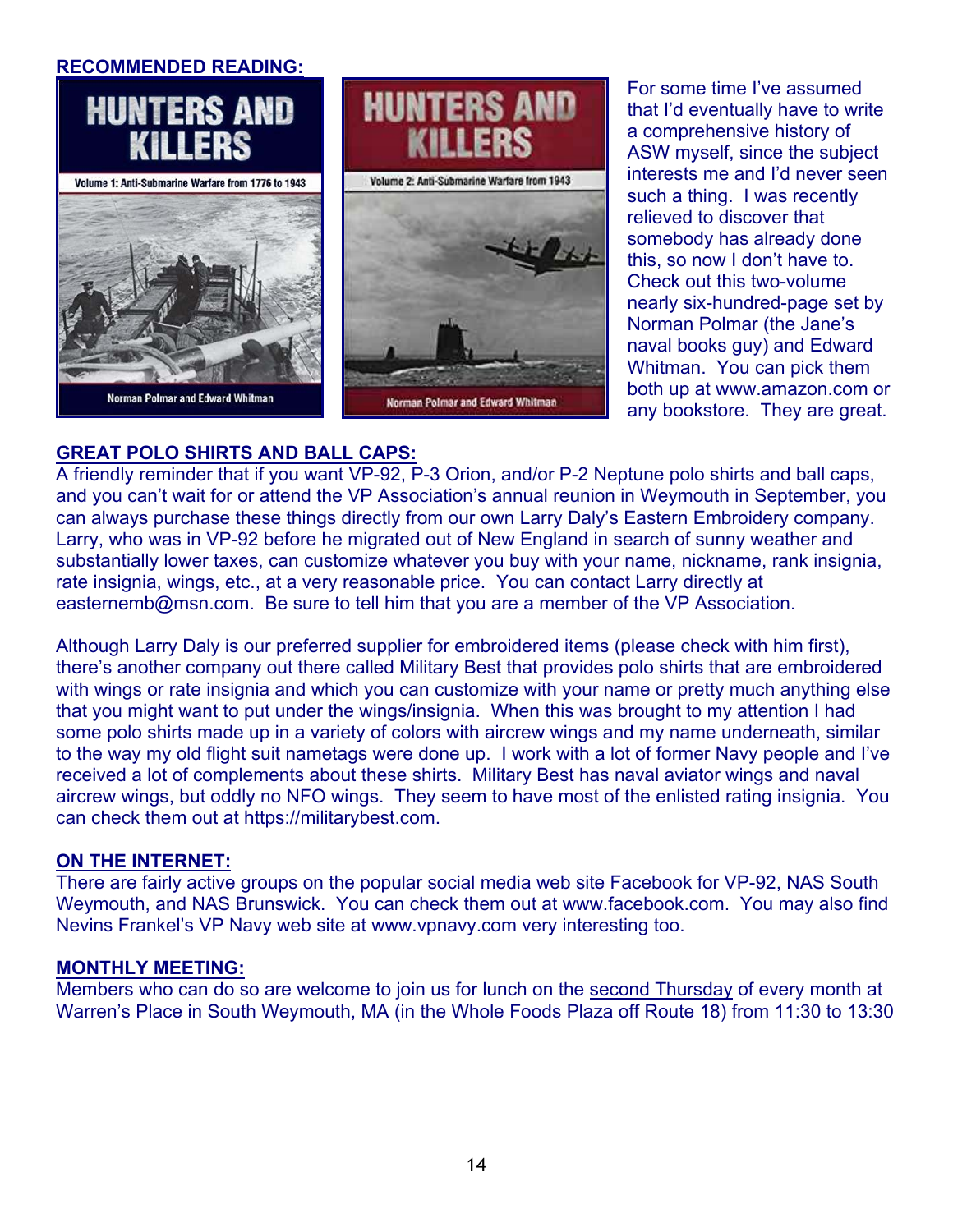### **PARTING SHOT:**



*ABOVE: VP-92 power plants shop at NAS Brunswick during the squadron's final months in 2007. Come to our next reunion in September and come reconnect with old friends like this. Got something similar to share? Contact Marc Frattasio at marc\_frattasio@yahoo.com.* 



*Until Next Time, Lose Not Thy Speed In Flight Lest The Earth Rise Up And Smite Thee – "Frat".*